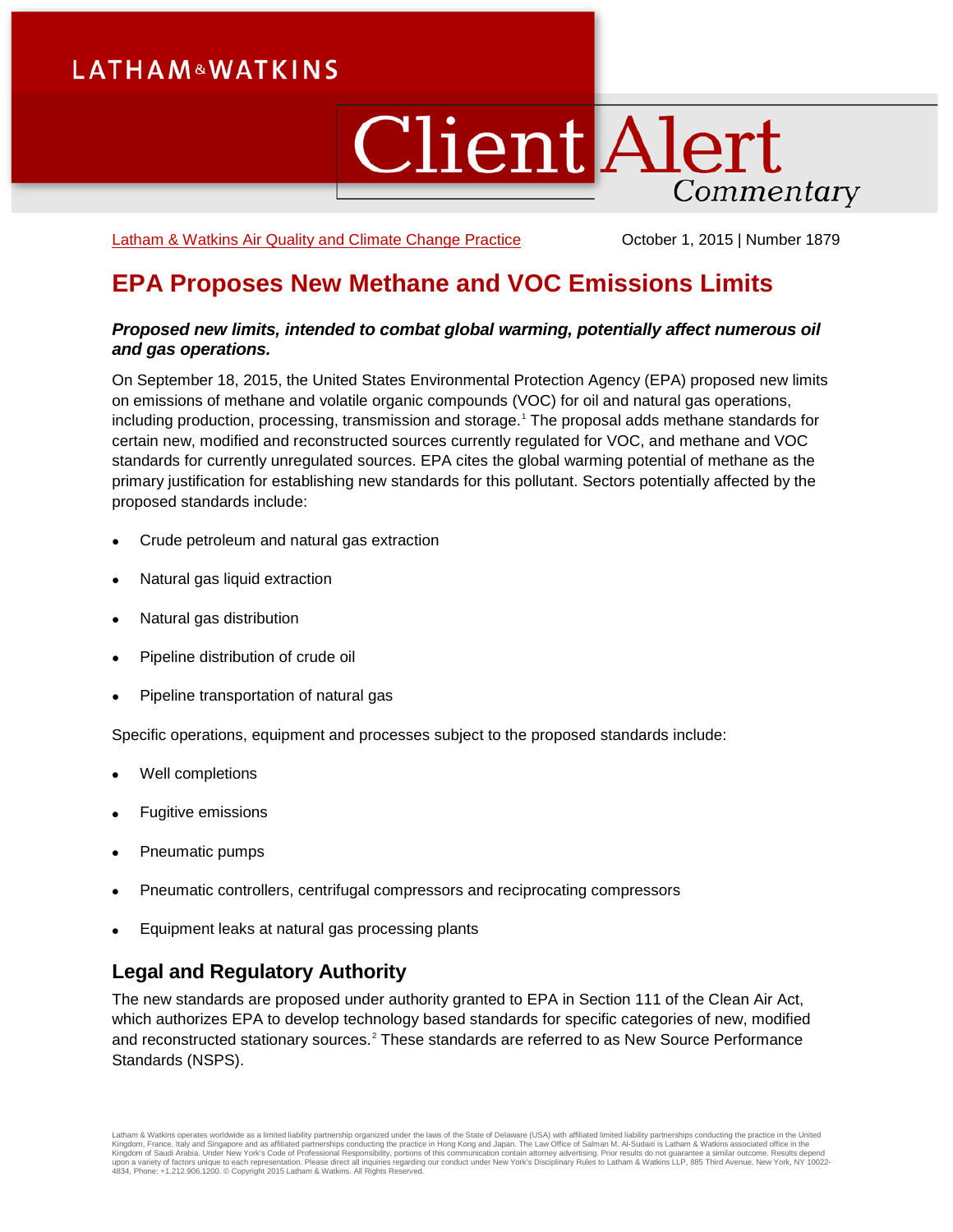EPA has the authority to define source categories, determine the pollutants for which standards should be developed, and identify within each source category the facilities for which standards of performance would be established.<sup>[3](#page-3-2)</sup> The term "standard of performance" means "a standard for emissions of air pollutants which reflects the degree of emission limitation achievable through the application of the best system of emission reduction which (taking into account the cost of achieving such reduction and any nonair quality health and environmental impact and energy requirements) the Administrator determines has been adequately demonstrated."<sup>[4](#page-3-3)</sup> Thus, the standard of performance must be based on controls that constitute the best system of emission reduction (BSER) that has been adequately demonstrated. Generally, the standards are numerical emissions limits, expressed as a performance level. EPA does not typically prescribe a particular technological system that must be used to comply with a standard of performance, but allows sources to select any measure or combination of measures that will achieve the emissions level of the standard.

The NSPS apply to new, modified and reconstructed sources.

- The term "new source" means "any stationary source, the construction or modification of which is commenced after the publication of regulations (or, if earlier, proposed regulations) prescribing a standard of performance under this section which will be applicable to such source."<sup>[5](#page-3-4)</sup>
- The term "modification" means "any physical change in, or change in the method of operation of, a stationary source which increases the amount of any air pollutant emitted by such source or which results in the emission of any air pollutant not previously emitted." [6](#page-3-5)
- The term "reconstruction" means "the replacement of components of an existing facility to such an extent that: (1) The fixed capital cost of the new components exceeds 50 percent of the fixed capital cost that would be required to construct a comparable entirely new facility, and (2) It is technologically and economically feasible to meet the applicable standards set forth in this part."<sup>[7](#page-3-6)</sup>

The NSPS are set forth at Title 40 of the Code of Federal Regulations (CFR) Part 60. EPA's current proposal would amend existing Subpart OOOO and create a new Subpart OOOOa. Subpart OOOO would apply to facilities constructed, modified or reconstructed after August 23, 2011 (*i.e.*, the original proposal date of Subpart OOOO) and before September 18, 2015 (*i.e.*, the proposal date of the new Subpart OOOOa) and would be amended only to include certain implementation improvements. New Subpart OOOOa would apply to facilities constructed, modified or reconstructed after September 18, 2015 and would include current VOC requirements already provided in Subpart OOOO as well as new provisions for methane and VOC.

## **Natural Gas Source Category**

EPA provides extensive support for a broad interpretation of the natural gas source category. EPA initially identified the ''crude oil and natural gas production'' source category as one for which it would promulgate standards of performance in 1979.<sup>[8](#page-3-7)</sup> In the current proposal, EPA interprets the 1979 category listing to broadly cover the oil and natural gas industry, including all segments of the natural gas industry (production, processing, transmission and storage). EPA further states that to the extent there is ambiguity as to the scope of the prior listing, it is proposing to revise the category listing to include the various segments of the natural gas industry. In support, EPA provides information and analyses detailing the public health and welfare impacts of greenhouse gas, VOC and sulfur dioxide emissions and the amount of these emissions from the oil and natural gas source category (in particular from the various segments of the natural gas industry).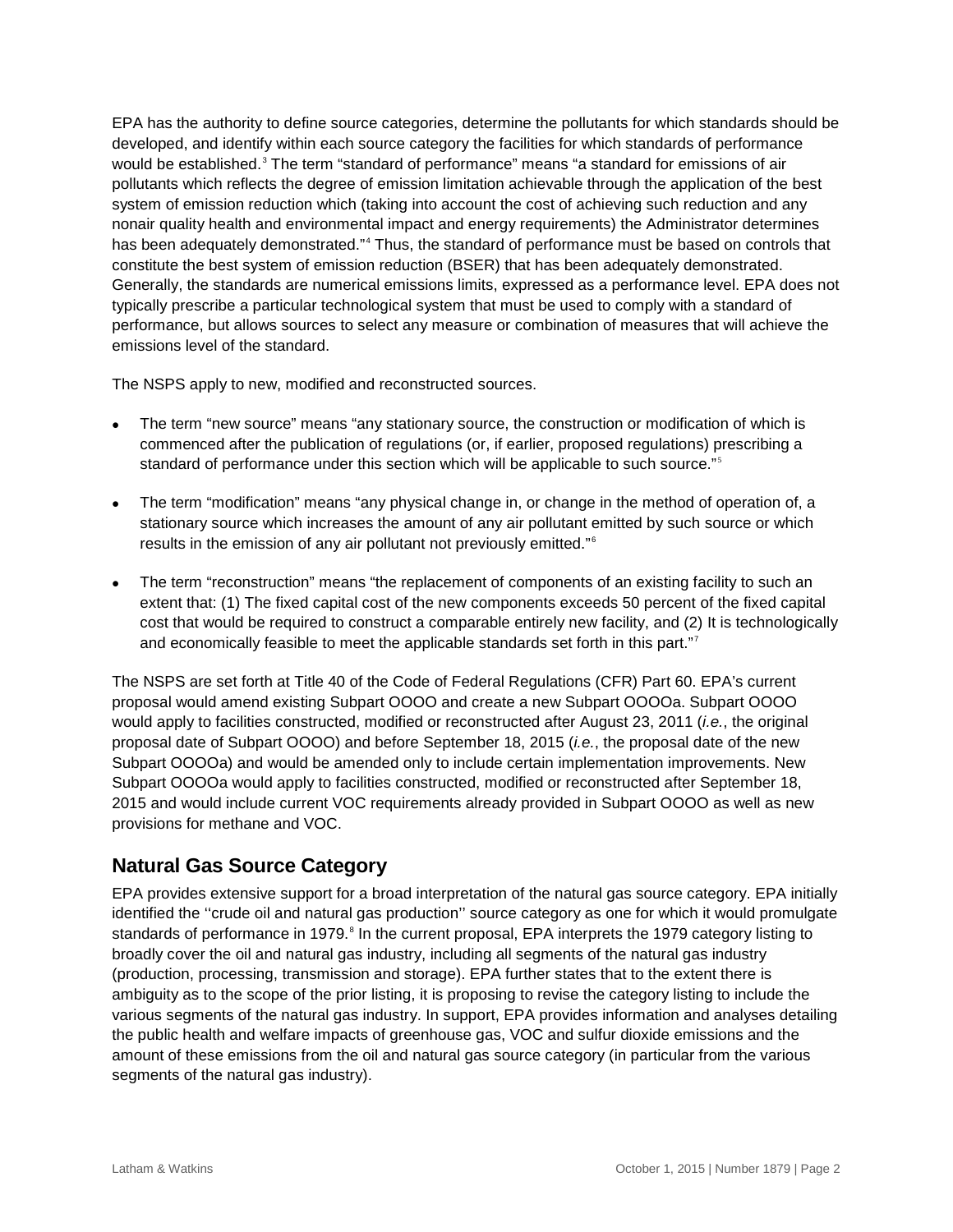## **Summary of Proposed Standards**

*Compressors*. EPA is proposing a 95% reduction of methane and VOC emissions from wet seal centrifugal compressors (except for those located at well sites). For reciprocating compressors (except for those located at well sites), EPA is proposing to reduce methane and VOC emissions by requiring that owners and/or operators replace the rod packing based on specified hours of operation or elapsed calendar months or route emissions from the rod packing through a closed vent system under negative pressure.

*Pneumatic controllers*. EPA is proposing a natural gas bleed rate limit of six standard cubic feet per hour (scfh) to reduce methane and VOC emissions from individual, continuous bleed, natural gas-driven pneumatic controllers at locations other than natural gas processing plants. At natural gas processing plants, the proposed rule regulates methane and VOC emissions by requiring natural gas-operated pneumatic controllers to have a zero natural gas bleed rate.

*Pneumatic pumps*. The proposed standards for pneumatic pumps would apply to certain types of pneumatic pumps across the entire source category. At locations other than natural gas processing plants, EPA is proposing that the methane and VOC emissions from natural gas-driven chemical/methanol pumps and diaphragm pumps be reduced by 95% if a control device is already available on site. At natural gas processing plants, the proposed standards would require the methane and VOC emissions from natural gas-driven chemical/methanol pumps and diaphragm pumps to be zero.

*Hydraulically fractured oil well completions*. For subcategory 1 wells (non-wildcat, non-delineation wells), EPA is proposing that for hydraulically fractured oil well completions, owners and/or operators use reduced emissions completions, also known as ''RECs'' or ''green completions,'' to reduce methane and VOC emissions and maximize natural gas recovery from well completions. To achieve these reductions, owners and operators of hydraulically fractured oil wells must use RECs in combination with a completion combustion device. The proposed rule does not require RECs where their use is not feasible (*e.g.*, if it is technically infeasible for a separator to function). For subcategory 2 wells (wildcat and delineation wells), EPA is proposing that for hydraulically fractured oil well completions, owners and/or operators use a completion combustion device to reduce methane and VOC emissions.

*Fugitive emissions from well sites and compressor stations.* EPA is proposing that new and modified well sites and compressor stations (which include the transmission and storage segment and the gathering and boosting segment) conduct fugitive emissions surveys semiannually with optical gas imaging (OGI) technology and repair the sources of fugitive emissions that are found during those surveys within 15 days. EPA is also co-proposing OGI monitoring surveys on an annual basis for new and modified well sites, and requesting comment on OGI monitoring surveys on a quarterly basis for both well sites and compressor stations. EPA intends to continue to encourage corporate-wide voluntary efforts to achieve emission reductions through responsible, transparent and verifiable actions that would obviate the need to meet obligations associated with NSPS applicability, as well as avoid creating disruption for operators following advanced responsible corporate practices. Based on this concept, EPA solicits comment on criteria it can use to determine whether and under what conditions well sites and other emission sources operating under corporate fugitive monitoring plans can be deemed to meet the equivalent of the NSPS standards for well site fugitive emissions.

## **Opportunity for Comments**

Written comments on the proposed limits must be received by EPA on or before November 17, 2015. EPA also plans to hold public hearings on the proposed rules at times and locations to be announced.